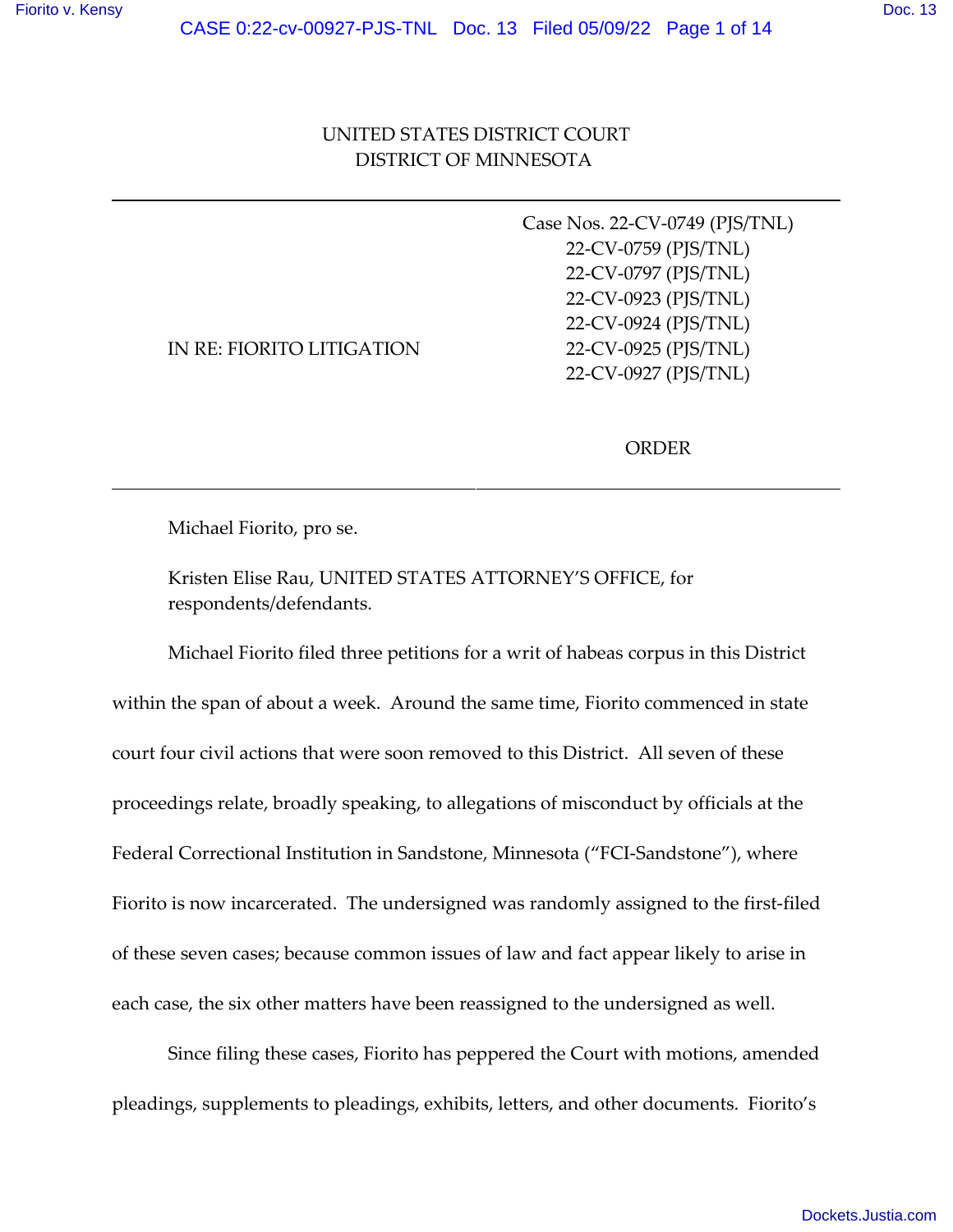### CASE 0:22-cv-00927-PJS-TNL Doc. 13 Filed 05/09/22 Page 2 of 14

vexatiousness is entirely counterproductive. Even if one or more of Fiorito's claims is meritorious, he will not be entitled to any relief, including preliminary injunctive relief, until the opposing parties have had an adequate opportunity to respond to his claims and arguments. And the opposing parties cannot be expected to respond to Fiorito's claims and arguments when those claims and arguments are constantly being changed.

There is very little reason to believe that Fiorito will voluntarily stop filing documents in these matters and thereby provide the opposing parties with a fair opportunity to respond to the documents he has already filed. Fiorito has filed dozens of (unsuccessful) lawsuits during his time in prison, and he has a long history of overwhelming courts with filings. *See United States v. Fiorito*, No. 07‐CR‐0212, ECF No. 535, at 2 & n.1 (D. Minn. Sept. 6, 2013) (noting "Fiorito's proclivity for overwhelming the Court with filings" that turned his motion under 28 U.S.C. § 2255 into a "constantly moving target"); *Fiorito v. Samuels*, No. 16‐1064, 2018 WL 11307319, at \*9 (C.D. Ill. Apr. 16, 2018) (noting Fiorito's "conduct and repetitive filings ignoring court orders"). Accordingly, the Court will impose a stay in these matters until July 19, 2022—the date on which the defendants to the civil actions have already been ordered to file an answer or a motion to dismiss in those cases. Any motion or other request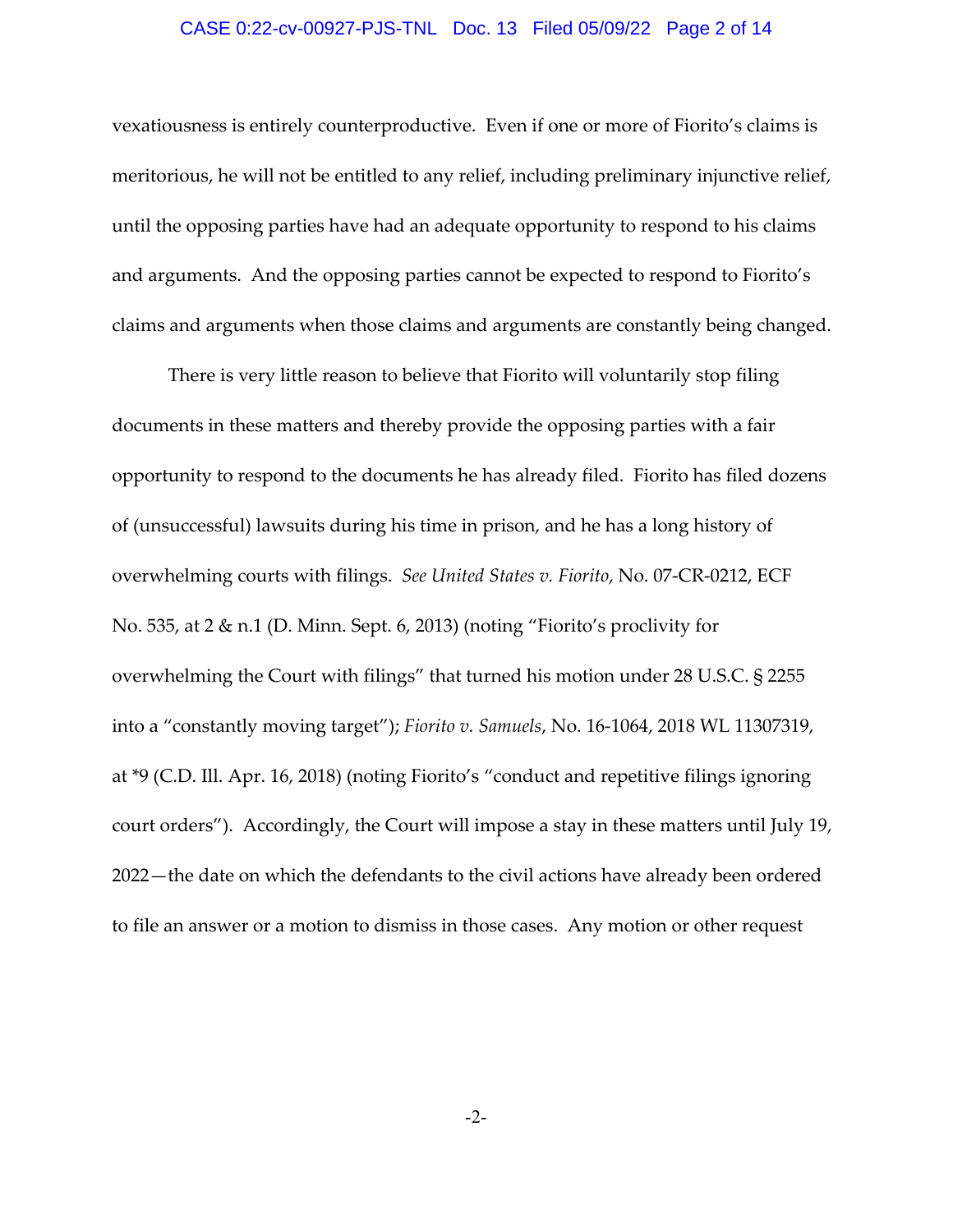#### CASE 0:22-cv-00927-PJS-TNL Doc. 13 Filed 05/09/22 Page 3 of 14

filed by any party in those matters during the stay period without advance permission of the Court will be summarily denied without comment.<sup>1</sup>

In the meantime, the Court will tie up some loose ends in these seven actions:

*A. Fiorito v. Fikes, No. 22‐CV‐0749 (PJS/TNL)*

Fiorito has applied for *in forma pauperis* ("IFP") status in each of the three habeas actions now before the Court, including this matter. *See* ECF No. 4. The Court has no reason to doubt that Fiorito qualifies financially for IFP status. Accordingly, the IFP applications will be granted. Fiorito's motion in this matter to "adopt" the IFP application filed by him in another habeas case brought in this District (unrelated to the seven cases now before the Court) will be denied as moot, as the IFP applications submitted by Fiorito now pending before the Court independently establish his financial eligibility for IFP status. *See* ECF No. 5.

Respondents will be directed to file an answer to the three habeas petitions filed by Fiorito now pending before the Court, including the petition commencing this matter. That response will be due on July 19, 2022—that is, the same date on which the answer or motion to dismiss of defendants is due in the four civil actions. Fiorito will

<sup>&</sup>lt;sup>1</sup>Similarly, any new action filed by Fiorito related to the actions now before the Court will be stayed or, if appropriate, summarily dismissed as duplicative and therefore frivolous. The Court warns Fiorito that, should he persist in his vexatious conduct, the Court will impose appropriate restrictions—including, if necessary, an outright ban on filing new lawsuits. *See In re Tyler*, 839 F.2d 1290, 1293‐95 (8th Cir. 1988). A second warning will not be given.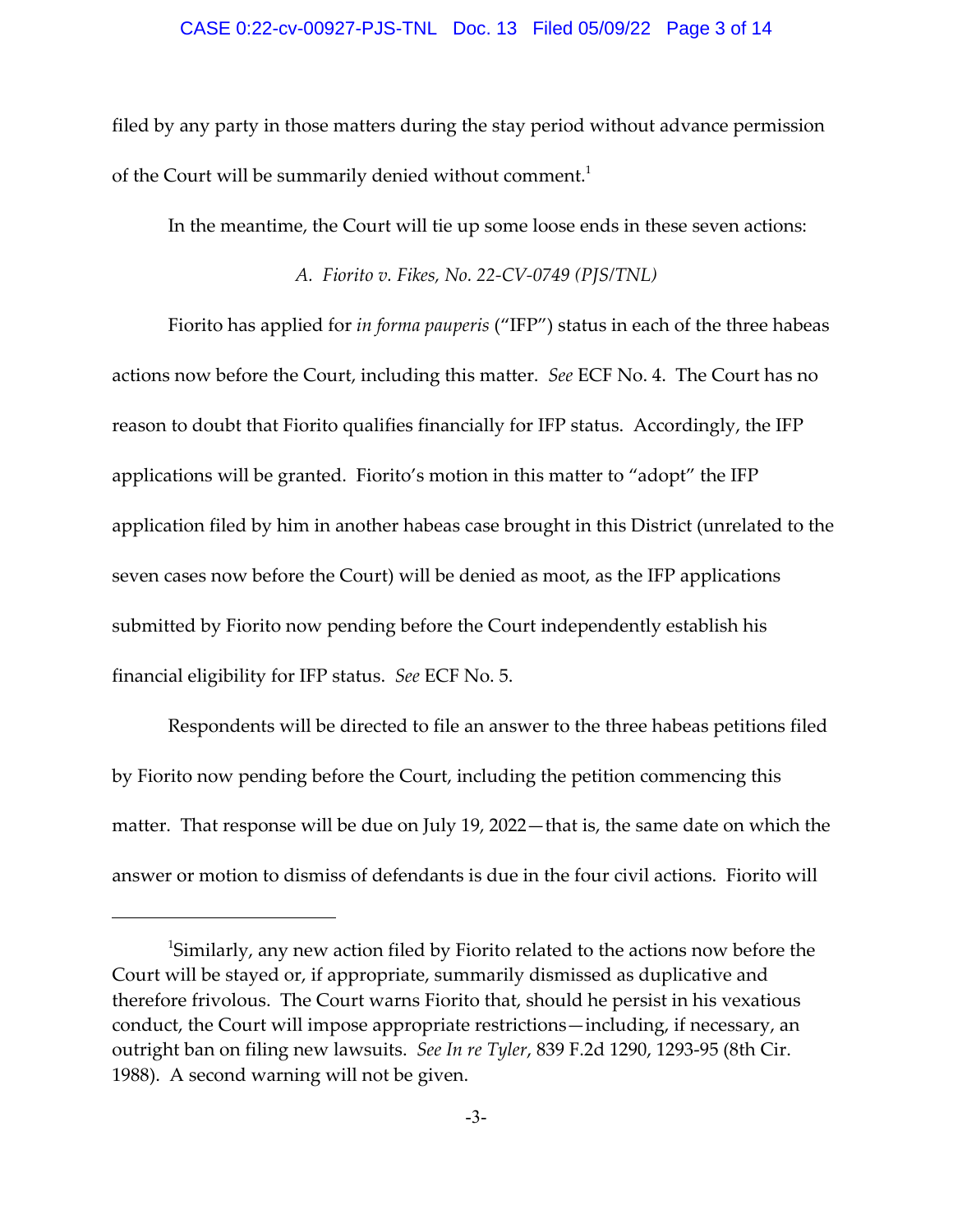#### CASE 0:22-cv-00927-PJS-TNL Doc. 13 Filed 05/09/22 Page 4 of 14

be afforded another 21 days—that is, until August 9, 2022—in which to file a reply to the answer. In other words, each of these seven cases will share deadlines that apply to all motions and briefs. *See* D. Minn. L.R. 7.1(c).

To the extent possible, the parties should not duplicate arguments within this litigation. This Court believes that each of the arguments presented by Fiorito in his habeas petitions likely can be addressed by the opposing parties in a single answer, while each of the claims presented by Fiorito in the civil actions likely can be addressed in a single motion to dismiss or responsive pleading. Fiorito, in turn, will be permitted to file only a single document in response to each answer or motion to dismiss submitted by the opposing parties. $^2$  Any arguments presented by Fiorito in response to the opposing parties outside of the permitted documents will not be considered by the Court.

#### *B. Fiorito v. June, No. 22‐CV‐0759 (PJS/TNL)*

Three motions of Fiorito remain pending in this matter at this time. All three motions will be addressed briefly:

 $^2$ For example, if the opposing parties file a single answer to Fiorito's habeas petitions and a single motion to dismiss with respect to each of Fiorito's civil actions, then Fiorito will be permitted to file two responsive documents—one with respect to the answer to the habeas petitions, and a second with respect to the motion to dismiss the civil actions.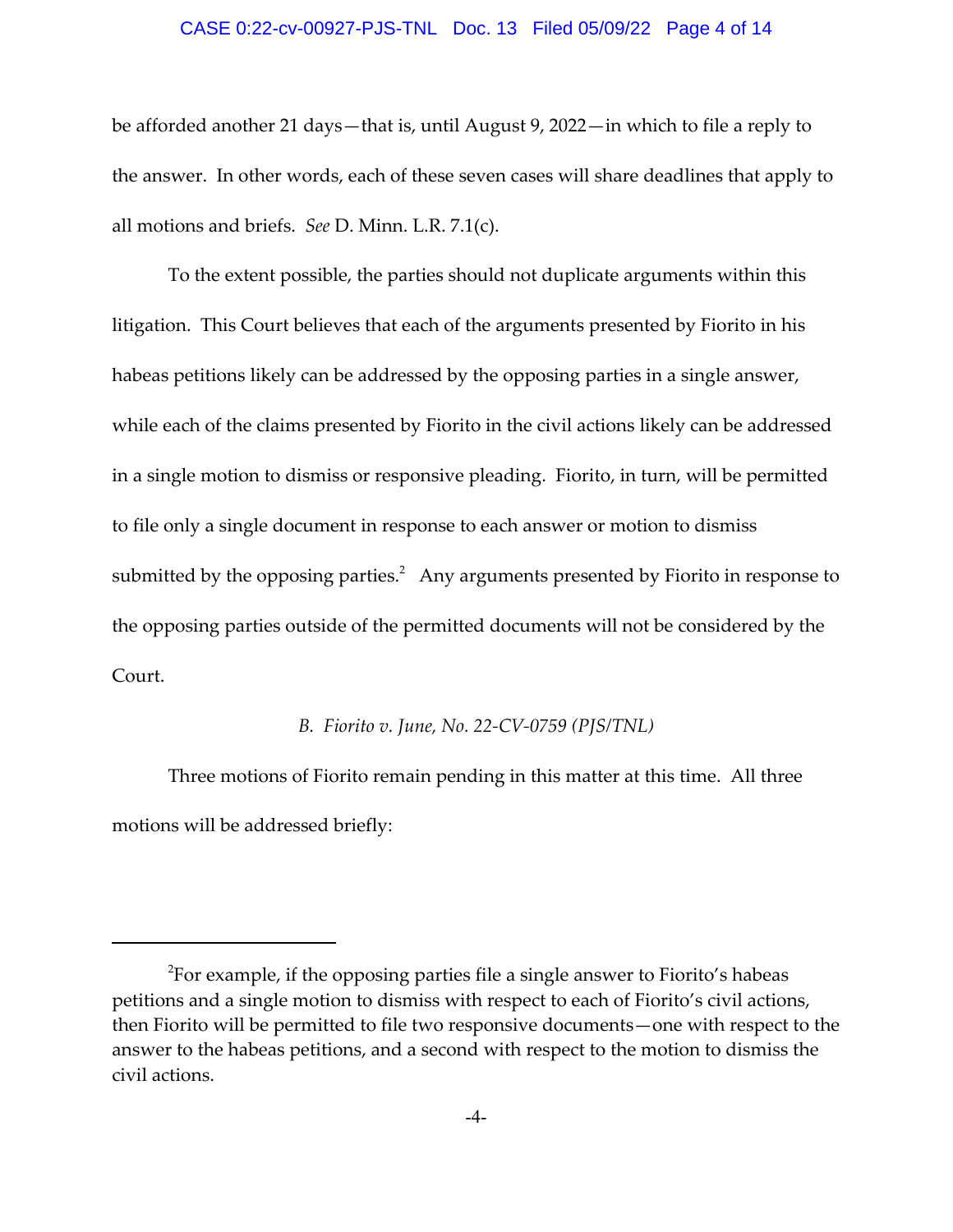### CASE 0:22-cv-00927-PJS-TNL Doc. 13 Filed 05/09/22 Page 5 of 14

First, Fiorito has applied for IFP status in this matter. *See* ECF No. 2. That IFP application will be granted.

Second, Fiorito has filed a motion to supplement his habeas petition. *See* ECF No. 13. That motion will be denied. To begin, the Local Rules of this District generally prohibit amendment by supplement, see D. Minn. L.R. 15.1(a), and an exception will not be made for Fiorito. But apart from this problem, Fiorito's "motion to supplement" is not truly a motion; it is a response to a prior order to show cause why his habeas petition should not be dismissed for failure to exhaust administrative remedies. Because Fiorito was directed by the Court to provide an explanation regarding exhaustion, he need not move to have that explanation considered, and his motion is therefore unnecessary.

Third, Fiorito has filed an ex parte motion for leave to file an attachment under seal. *See* ECF No. 8. That motion will remain pending at this time.

### *C. Fiorito v. Thomas, No. 22‐CV‐0797 (PJS/TNL)*

Fiorito will again be granted IFP status in this third habeas proceeding. *See* ECF Nos. 8 & 9. Fiorito's motion to compel [ECF No. 11]—which seeks relief (access to legal materials allegedly necessary for prosecuting yet another lawsuit brought by Fiorito elsewhere) that is unrelated to the relief sought in the habeas petition that commenced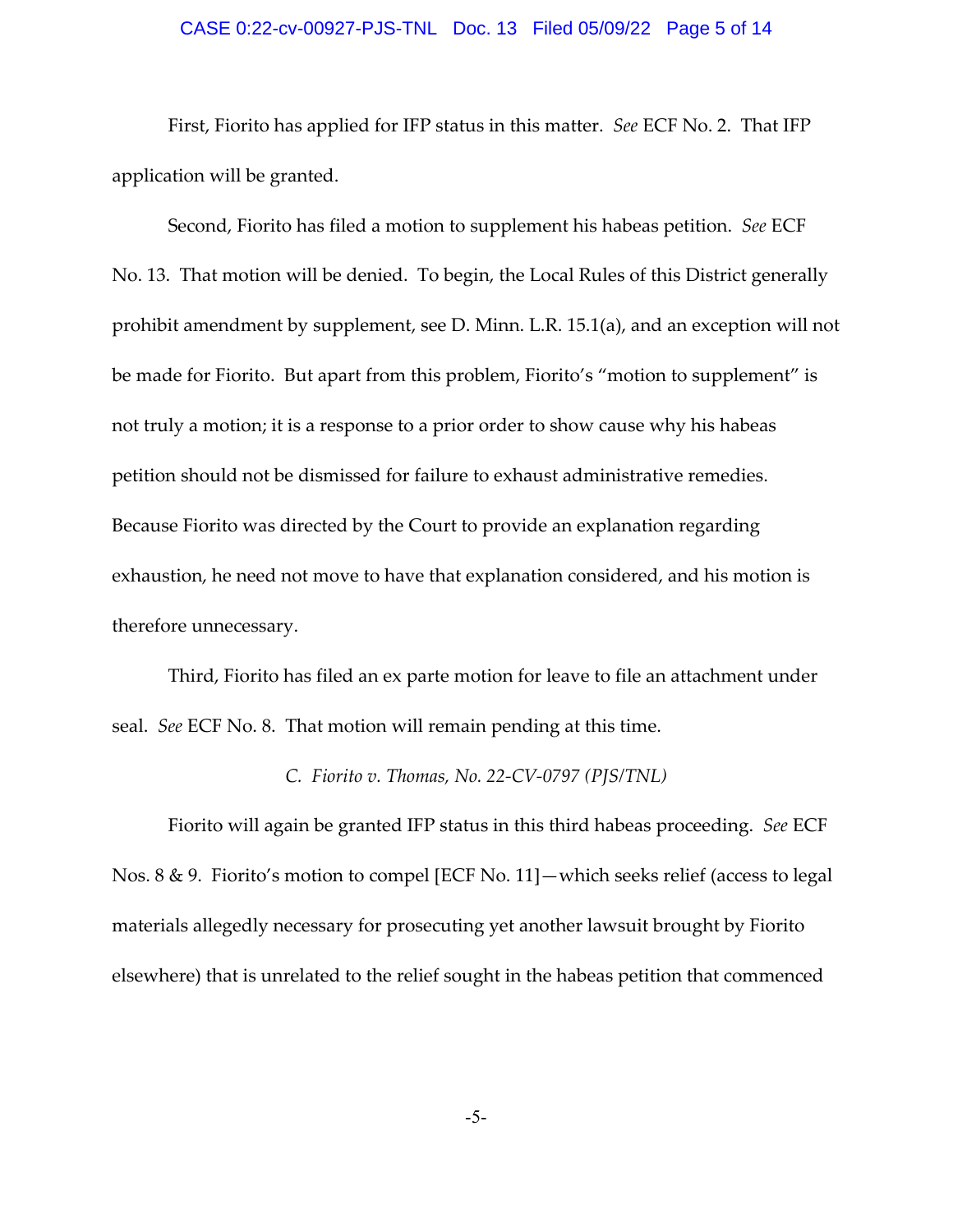#### CASE 0:22-cv-00927-PJS-TNL Doc. 13 Filed 05/09/22 Page 6 of 14

this action (the amendment of Fiorito's restitution payment installments)—will be denied.

### *D. Fiorito v. Drummy, No. 22‐CV‐0923 (PJS/TNL)*

Fiorito has filed three motions in this civil action: (1) a motion to remand this matter to state court; (2) a "motion to enforce default"; and (3) a motion to dismiss for lack of jurisdiction. All three will be denied.

The motion to remand is frivolous. Fiorito argues that the notice of removal in this matter was not timely filed, but by his own reckoning, defendants had 30 days in which to remove this case, and the notice of removal was filed on Day 30.<sup>3</sup> See 28 U.S.C. § 1446(b). Fiorito also objects that each of the defendants has not joined in or offered affirmative assent to the notice of removal, but this is a requirement only of cases removed pursuant to 28 U.S.C. § 1441(a). *See* 28 U.S.C. § 1446(b)(2)(A). This action was removed by a federal employee pursuant to 28 U.S.C. § 1442(a), and the unanimous‐ consent requirement of  $\S 1446(b)(2)(A)$  therefore does not apply. Finally, Fiorito contends that this action has not been properly removed because the notice of removal was not accompanied by the required filing fee or application to proceed IFP. *See* 28 U.S.C. § 1914 (setting filing fees). The timeliness of a notice of removal is established by

 ${}^{3}$ Fiorito argues, alternatively, that the removing defendant should be deemed to have been served with the complaint on the date that officials of the Bureau of Prisons other than the defendant learned that Fiorito would be filing this lawsuit in state court. This argument is both factually and legally unsupported.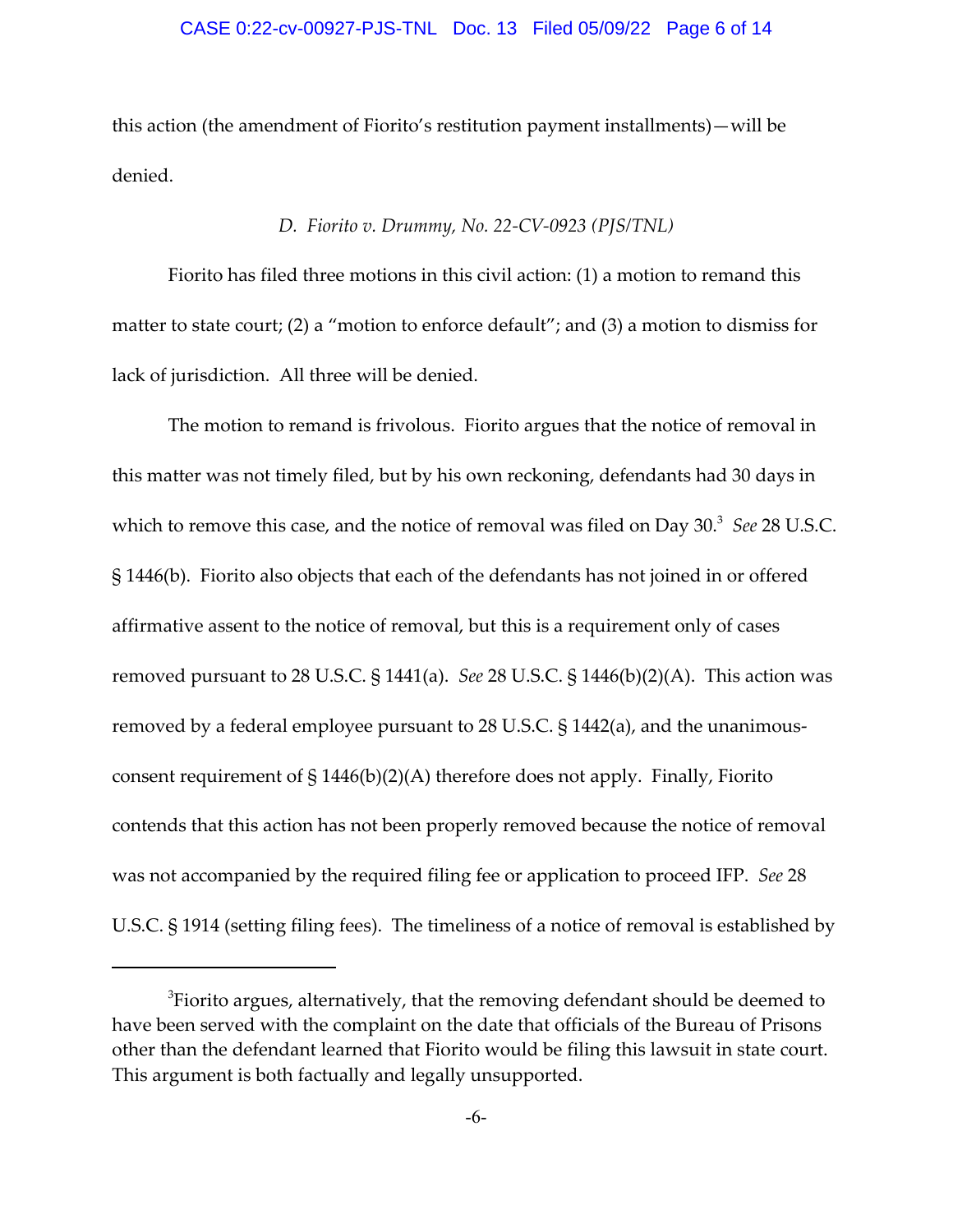### CASE 0:22-cv-00927-PJS-TNL Doc. 13 Filed 05/09/22 Page 7 of 14

the date on which that document is filed. *See* 28 U.S.C. § 1446(b)(1). Nothing in § 1914 prevents litigants from filing documents prior to payment of the filing fee or applying for IFP status, and this District's Local Rules contemplate that litigation may be commenced prior to the litigant's payment of the filing fee or application for IFP status. *See* D. Minn. L.R. 4.2(b). Whatever the consequences of the removing defendant's failure to pay the appropriate filing fee upon filing the notice of removal, those consequences do not include a declaration that the notice of removal was never "filed" in the first place. This lawsuit will remain in federal court.

Fiorito's remaining motions in this matter relate to his motion for remand. In his "motion to enforce default" [ECF No. 11], Fiorito insists that this lawsuit should not have been removed; that, had the lawsuit not been removed, the defendants would now be in default as a matter of state law; and that, accordingly, this Court should now enter a default judgment (or transfer this matter to state court for default judgment to be entered there). But as explained above, this matter was properly removed to this District. Fiorito's motion therefore fails at the first step.

Similarly, Fiorito requests that the Court dismiss this matter for lack of jurisdiction because, he argues once more, the notice of removal was ineffective. As a practical matter, this argument is perplexing. Regardless of whether the Court has jurisdiction over this case, nothing is now preventing Fiorito from filing a notice of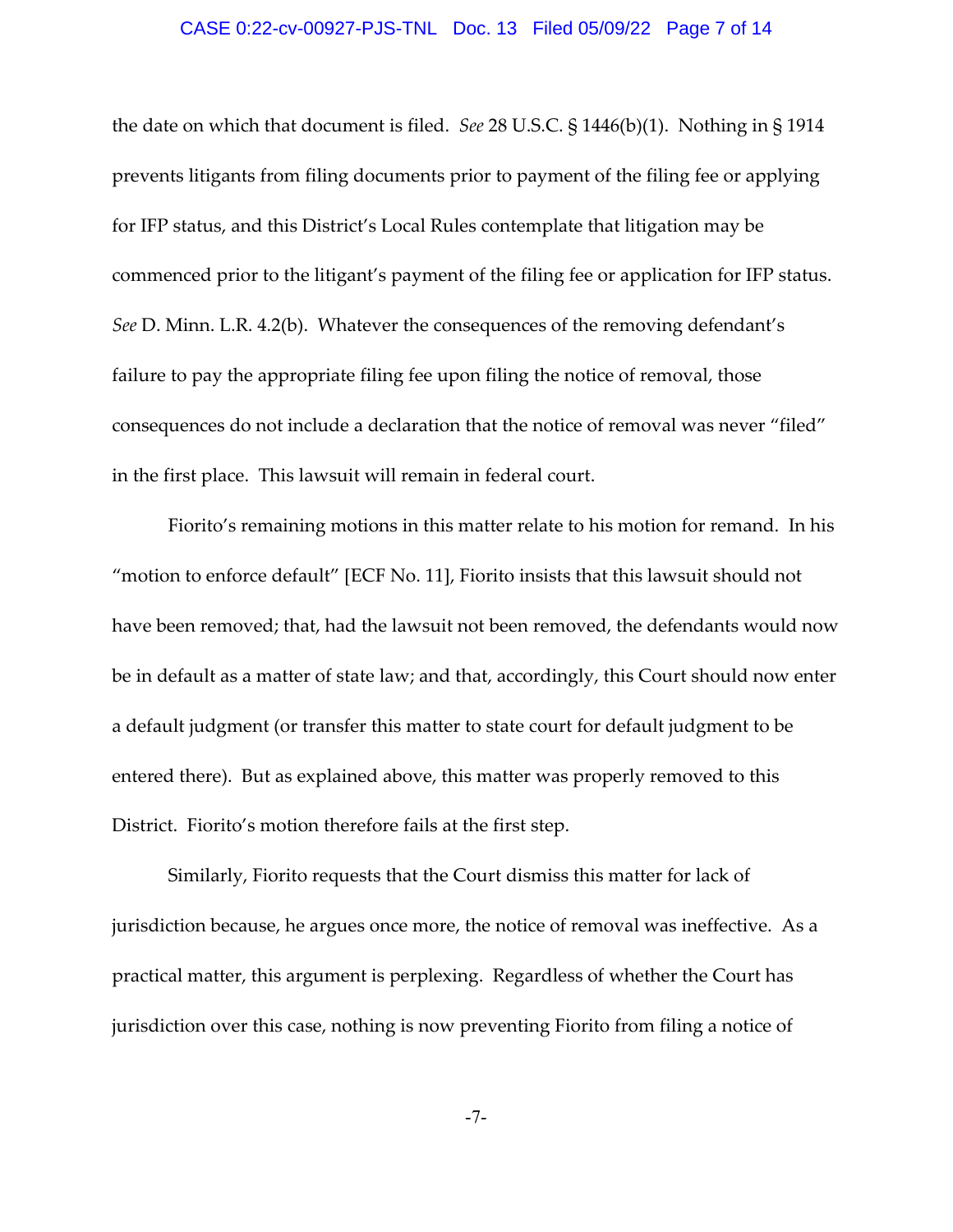#### CASE 0:22-cv-00927-PJS-TNL Doc. 13 Filed 05/09/22 Page 8 of 14

voluntary dismissal if he does not intend to litigate this matter in federal court. *See* Fed. R. Civ. P. 41(a). But in any event, the Court has jurisdiction over the claims raised in Fiorito's complaint, *see* 28 U.S.C. § 1331, and the notice of removal was effective in relocating those claims from state to federal court. All three of Fiorito's pending motions in this matter will therefore be denied.

Defendants have also filed a motion in each of the four civil actions removed to federal court asking that Fiorito be made to pay the removal fee for these matters. $^4\,$  The Prison Litigation Reform Act ("PLRA") requires that prisoners bringing a civil action or appeal in federal court be made responsible for the cost of the filing fees for initiating that civil action or appeal, regardless of whether the prisoner qualifies financially for IFP status. *See* 28 U.S.C. § 1915(a)(2), (b). But all four of the civil actions now before the Court were brought by Fiorito in state court, not in federal court. Nothing in the PLRA requires prisoners to pay the filing fees established by the state courts for the filing of civil actions in those venues. *Cf. Woodson v. McCollum*, 875 F.3d 1304, 1306‐07 (10th Cir. 2017). Nor does the PLRA force prisoners to bear the cost of a defendant's decision to relocate litigation from state to federal court. It was defendants, not Fiorito, who opted to litigate the four non-habeas civil matters in federal court. Defendants were within

<sup>&</sup>lt;sup>4</sup>Defendants also requested as part of that motion that they be afforded additional time in which to respond to the complaints. That aspect of the motion has already been granted.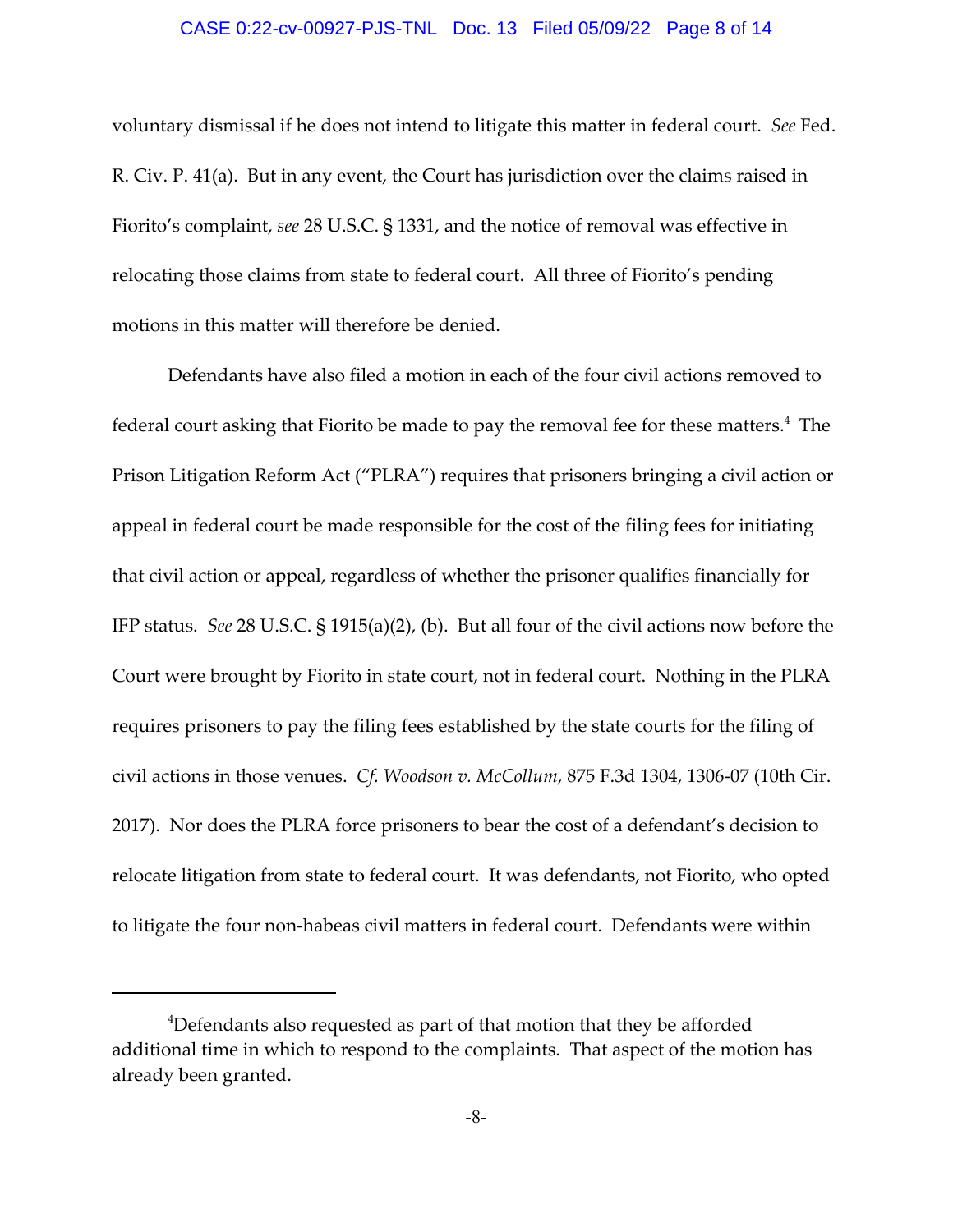#### CASE 0:22-cv-00927-PJS-TNL Doc. 13 Filed 05/09/22 Page 9 of 14

their rights to make that decision, but by the same token, it is defendants who are responsible for the costs of that decision, not Fiorito. *See id.* Defendants therefore remain responsible for the removal fees in each of these four cases, and their motions to impose the removal fees upon Fiorito will be denied.

### *E. Fiorito v. Lilo, No. 22‐CV‐0924 (PJS/TNL)*

Fiorito has filed two motions for a preliminary injunction in this matter. *See* ECF Nos. 13 & 14. Defendants are directed to respond to these motions by no later than July 19, 2022. The response to these motions for preliminary injunctive relief may be incorporated into defendants' responses to Fiorito's pleadings more broadly, if appropriate.

The Court will not, however, expedite consideration of Fiorito's motions for injunctive relief. As an initial matter, the Court doubts the urgency of the relief sought by Fiorito.<sup>5</sup> Leaving that aside, much of the delay necessary in adjudicating the requests for injunctive relief is due to Fiorito's own conduct within this litigation, as outlined above. Fiorito cannot, on the one hand, seek to amend his claims and arguments on a

 $^5$ For example, Fiorito makes much of the allegation that he cannot accrue certain credits towards his release while he is detained in the special housing unit of FCI‐ Sandstone. Fiorito is not scheduled for release until 2026. If Fiorito is entitled to restoration of credits towards his sentence, then this Court has *years* to order that restoration.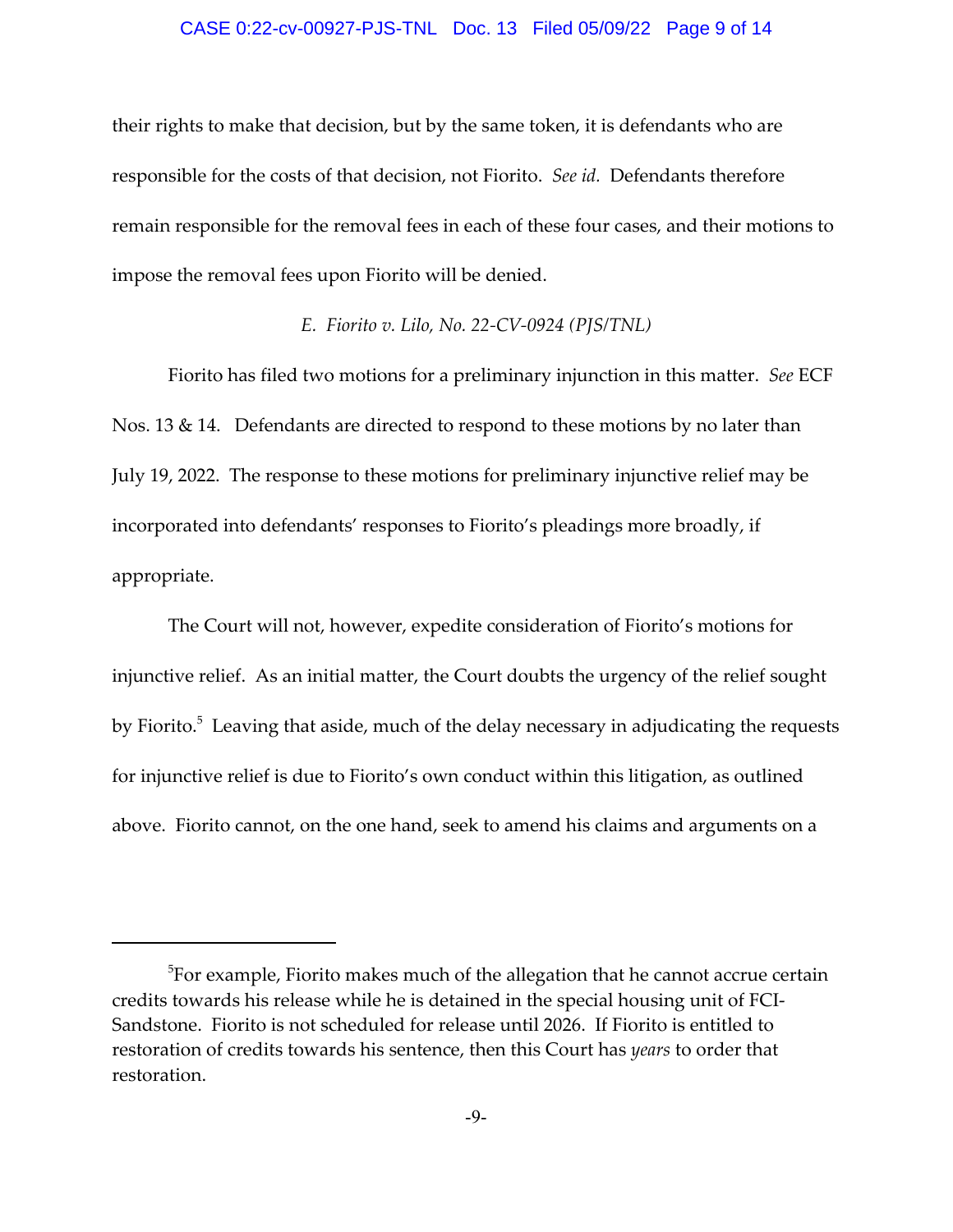#### CASE 0:22-cv-00927-PJS-TNL Doc. 13 Filed 05/09/22 Page 10 of 14

near‐daily basis and then, on the other hand, reasonably complain that the adjudication of those claims and arguments is happening too slowly.

### *F. Fiorito v. Lilo, No. 22‐CV‐0925 (PJS/TNL)*

Only the motion of defendants to shift the removal fee pursuant to the PLRA remains pending in this matter. For the reasons explained above, that motion is denied.

That said, although each of the actions filed by Fiorito is similar in many respects to the others, this action appears to be entirely duplicative of the action filed by Fiorito assigned to Case No. 22‐CV‐0924 (PJS/TNL)—so much so that it is not clear to the Court that Fiorito intended to file two separate lawsuits. Accordingly, defendants will not be required to pay the removal fee for this matter until June 1, 2022. If Fiorito did not intend to file this action separate from the action assigned to Case No. 22‐CV‐0924, then he may file a notice of voluntary dismissal in this matter, notwithstanding the Court's entry of a stay. If Fiorito does not file a notice of voluntary dismissal by June 1, 2022, then defendants will be required to pay the removal fee for this matter. Fiorito is warned, however, that continuing to pursue duplicative lawsuits may subject him to monetary or other sanctions.

### *G. Fiorito v. Kensy, No. 22‐CV‐0927 (PJS/TNL)*

Fiorito's motion to amend the complaint in this matter [ECF No. 12] will be granted. *See* Fed. R. Civ. P. 15(a)(1). The Clerk of Court will be directed to redocket the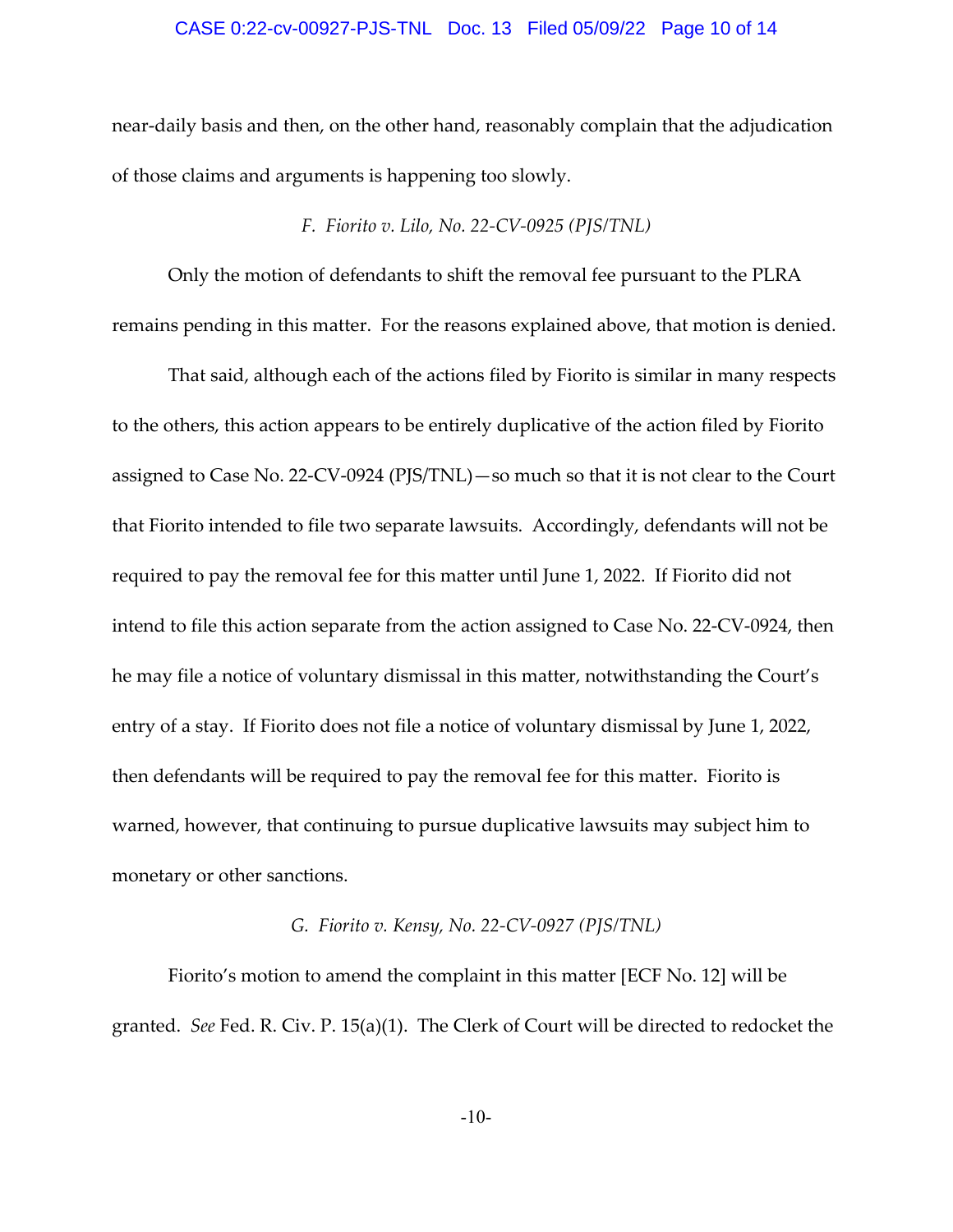proposed amended complaint [ECF No. 12‐1] as the amended complaint, which will become the operative pleading in this matter.

## ORDER

Based on the foregoing, and on all of the files, records, and proceedings herein, IT IS HEREBY ORDERED THAT:

- 1. These actions are STAYED until July 19, 2022. Any motion filed by any party without advance authorization of the Court during the pendency of the stay will be summarily denied.
- 2. In *Fiorito v. Fikes*, No. 22‐CV‐0749 (PJS/TNL):
	- a. The application to proceed *in forma pauperis* of Michael Fiorito [ECF No. 4] is GRANTED.
	- b. Fiorito's motion to adopt the application to proceed *in forma pauperis* from another matter [ECF No. 5] is DENIED AS MOOT.
- 3. In *Fiorito v. June*, No. 22‐CV‐0759 (PJS/TNL):
	- a. Fiorito's application to proceed *in forma pauperis* [ECF No. 2] is GRANTED.
	- b. Fiorito's motion to supplement [ECF No. 13] is DENIED.
- 4. In *Fiorito v. Thomas*, No. 22‐CV‐0797 (PJS/TNL):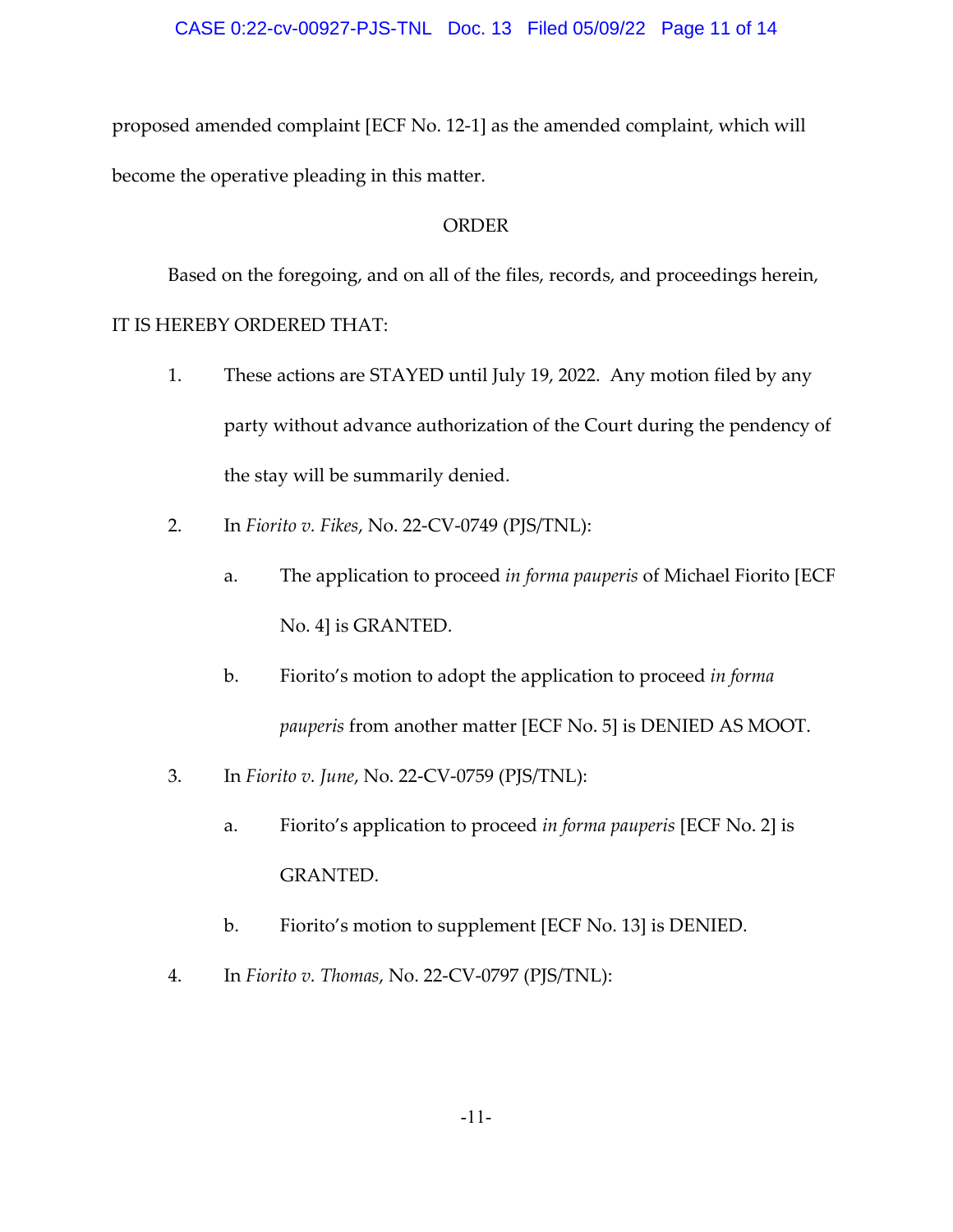- a. Fiorito's applications to proceed *in forma pauperis* [ECF Nos. 8 & 9] are GRANTED.
- b. Fiorito's motion to compel [ECF No. 11] is DENIED.
- 5. In *Fiorito v. Drummy*, No. 22‐CV‐0923 (PJS/TNL):
	- a. Fiorito's motion to remand [ECF No. 12] is DENIED.
	- b. Fiorito's motion to enforce default [ECF No. 11] is DENIED.
	- c. Fiorito's motion to dismiss for lack of jurisdiction [ECF No. 14] is DENIED.
	- d. Defendants' motion for miscellaneous relief [ECF No. 4] is DENIED. Defendants are directed to pay the removal fee within seven days of the date of this order.
- 6. In *Fiorito v. Lilo*, No. 22‐CV‐0924 (PJS/TNL):
	- a. Defendants' motion for miscellaneous relief [ECF No. 4] is DENIED. Defendants are directed to pay the removal fee within seven days of the date of this order.
	- b. Defendants must respond to Fiorito's motions for preliminary injunctive relief [ECF Nos. 13 & 14] by no later than July 19, 2022. Fiorito may submit a reply to that response by no later than August 9, 2022.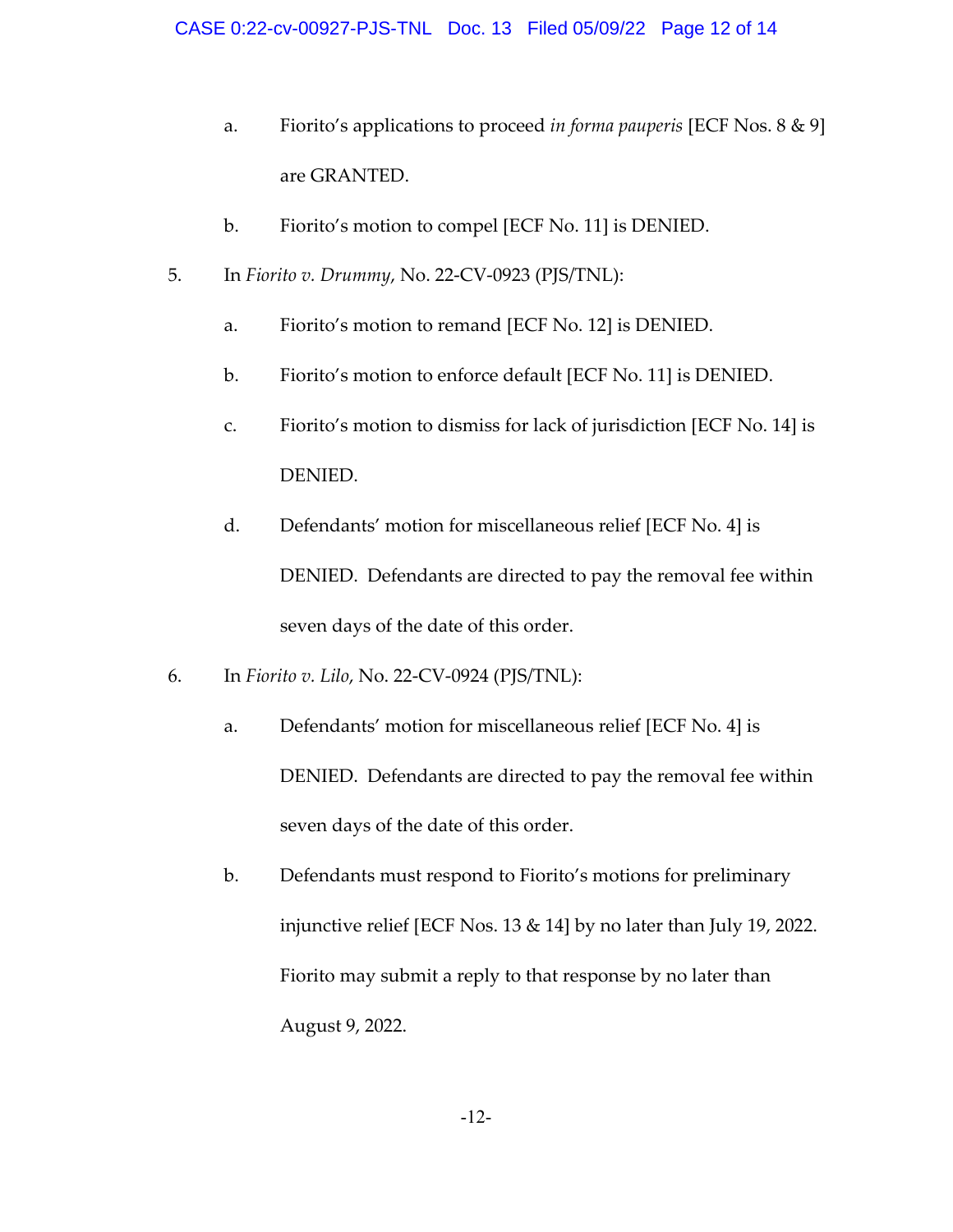- 7. In *Fiorito v. Lilo*, No. 22‐CV‐0925 (PJS/TNL):
	- a. Defendants' motion for miscellaneous relief [ECF No. 4] is DENIED.
	- b. Defendants must pay the removal fee for this matter by no later than June 1, 2022. No removal fee will be assessed should Fiorito file a notice of voluntary dismissal in this matter on or before June 1, 2022.
- 8. In *Fiorito v. Kensy*, No. 22‐CV‐0927 (PJS/TNL):
	- a. Fiorito's motion for leave to file an amended complaint [ECF No. 12] is GRANTED.
	- b. The Clerk of Court is directed to redocket the proposed amended complaint [ECF No. 12‐1] as an amended complaint. That document is now the operative pleading in this matter.
	- c. Defendants' motion for miscellaneous relief [ECF No. 4] is DENIED. Defendants are directed to pay the removal fee within seven days of the date of this order.
- 9. Respondents are directed to file an answer to Fiorito's petitions for a writ of habeas corpus by no later than July 19, 2022, certifying the true cause and proper duration of Fiorito's confinement and showing cause why the